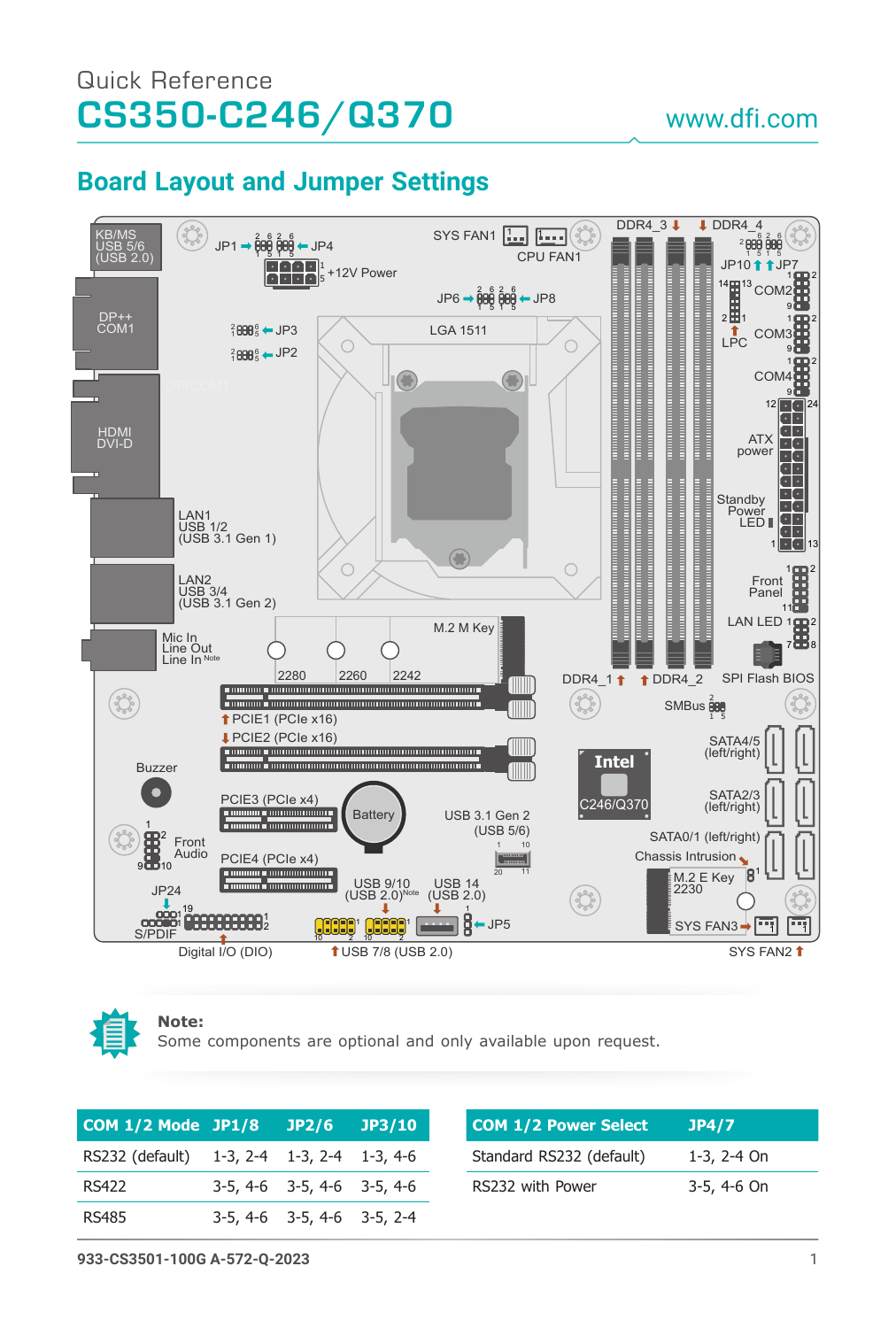| <b>DIO Power Voltage</b> | JP24     |
|--------------------------|----------|
| 5VDU (default)           | $1-2$ On |
| -5V                      | $2-3$ On |

| l Clear CMOS Data | JP5      |
|-------------------|----------|
| Normal (default)  | $1-2$ On |
| Clear CMOS Data   | $2-3$ On |

## **Pin Assignments for I/O Connectors**

#### **COM Ports (COM 1-4)**

| Pin | <b>RS232</b> | <b>RS232</b><br>with PWR | <b>RS422</b><br><b>Full Duplex</b> | <b>RS485</b> |
|-----|--------------|--------------------------|------------------------------------|--------------|
| 1   | DCD-         | $+12V$                   | TXD-                               | Data-        |
| 2   | <b>RD</b>    | <b>RD</b>                | $TXD+$                             | Data+        |
| з   | TD           | TD                       | $RXD+$                             | N.C.         |
| 4   | DTR-         | DTR-                     | RXD-                               | N.C.         |
| 5   | <b>GND</b>   | <b>GND</b>               | <b>GND</b>                         | <b>GND</b>   |
| 6   | DSR-         | DSR-                     | N.C.                               | N.C.         |
| 7   | RTS-         | RTS-                     | N.C.                               | N.C.         |
| 8   | CTS-         | CTS-                     | N.C.                               | N.C.         |
| 9   | RI-          | 5V                       | N.C.                               | N.C.         |





### COM 3/4 only support RS232 without power.



#### **SMBus**

| Pin | <b>Assignment</b> | <b>Pin</b> | <b>Assignment</b> |
|-----|-------------------|------------|-------------------|
|     | 3V3SB             | 2          | GND               |
| з   | SMB CLK           | 4          | SMB DATA          |
| 5   | SMB ALERT         | 6          | GND               |

#### **USB 2.0 (USB 7/8, 9/10, 14 from left to right)**

| Pin | <b>Assignment</b> | Pin | <b>Assignment</b> |
|-----|-------------------|-----|-------------------|
| 1   | <b>VCC</b>        | 2   | <b>VCC</b>        |
| з   | Data-             | 4   | Data-             |
| 5   | Data+             | 6   | Data+             |
| 7   | <b>GND</b>        | 8   | <b>GND</b>        |
| 9   |                   | 10  | N.C.              |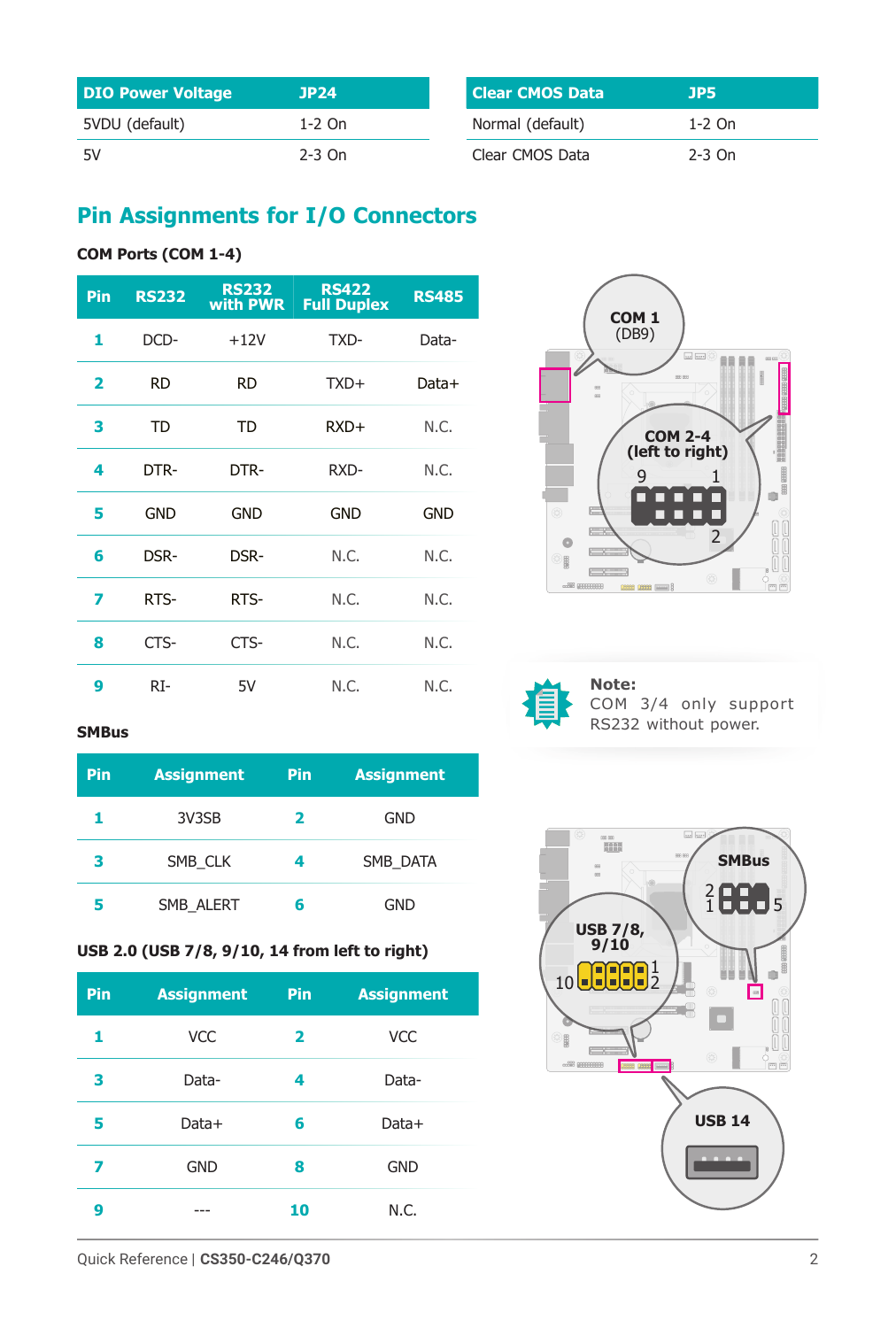**LPC**

| Pin | <b>Assignment</b> | Pin | <b>Assignment</b> |
|-----|-------------------|-----|-------------------|
| 1   | L CLK             | 2   | L AD1             |
| з   | $L$ RST#          | 4   | L AD0             |
| 5   | L FRAME#          | 6   | 3V <sub>3</sub>   |
| 7   | L AD3             | 8   | <b>GND</b>        |
| 9   | L AD <sub>2</sub> | 10  |                   |
| 11  | <b>SERIRO</b>     | 12  | <b>GND</b>        |
| 13  | 5VSB              | 14  | 5V                |

#### **Front Audio**

| Pin | <b>Assignment</b> | Pin | <b>Assignment</b> |
|-----|-------------------|-----|-------------------|
| 1   | Mic2-L            | 2   | <b>GND</b>        |
| з   | Mic2-R            | 4   | N.C.              |
| 5   | $Line2-R$         | 6   | Mic2-JD           |
| 7   | GND               | 8   |                   |
| 9   | Line2-L           | 10  | Line2-JD          |

#### **Front Panel**



#### **S/PDIF**

| <b>Pin</b> | <b>Assignment</b> | <b>Pin</b> | <b>Assignment</b> |
|------------|-------------------|------------|-------------------|
|            | 5V                |            | GND               |
| 7          | ---               | 5          | Signal In         |
|            | Signal Out        |            |                   |